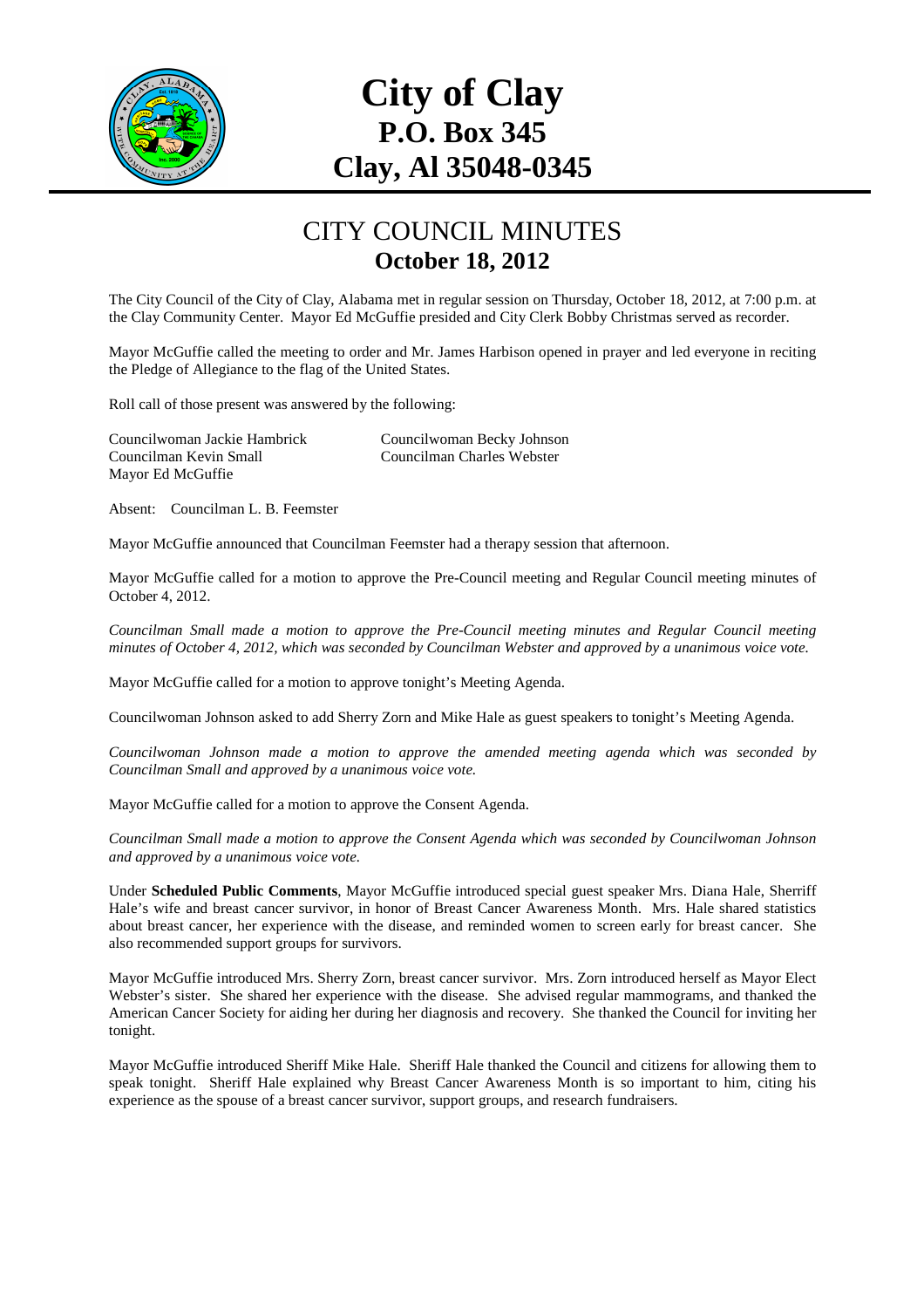

## **CITY OF CLAY CITY COUNCIL MINUTES October 18, 2012**

Sheriff Hale, on behalf of the citizens of Clay, thanked Councilmembers Hambrick and Feemster and Mayor McGuffie for their service to the City of Clay. He wished luck to the next administration, stating that the citizens of Clay are dependent on the new administration, and recognizing that progress in City government often happens at a slow pace.

Mayor McGuffie and the Council presented the speakers with a copy of Proclamation 2012-05, which was read by City Clerk Bobby Christmas.

Councilman Small thanked Sheriff Hale for the job well done by Deputy Scott.

Under **Reports from Standing Committees** Councilman Feemster was not present for a report from the **Public Safety Committee**.

Councilwoman Hambrick was recognized for a report from the **Committee on Community Development, Environmental, Historical, Library and Seniors.** She announced the Library's Book Club Meeting was held Tuesday, October 16, the craft program is an ongoing success, and that Story Time takes place on the third Thursday of each month. She asked that citizens continue to support the Library. Library Director, Karen Moody, announced that the library is also participating in Breast Cancer Awareness Month by creating a visual representation of the amount of women affected by breast cancer, and asked that residents come to the library to see and/or participate. Councilwoman Hambrick stated that the seniors continue to take day trips and have recently visited Gee's Bend. She thanked Senior Activity Center Director, Linda Love, for her continued work at the Seniors Center. She thanked the citizens for caring about the city and stated that she would continue to pray for Clay and be a part of the community.

Councilwoman Johnson was recognized for a report from the **Committee on Annexation, Business, Census, Planning & Zoning and Schools**. She discussed the following items: (1) Clay Chalkville Middle School will create a live pink ribbon Friday, October 19, at 9:00 or 9:30 am. (2) Race for the Cure will be held on Saturday, October 20. (3) Read a thank you note from Clay Elementary School for the City's donation. (4) The City will host a Veterans Appreciation Luncheon on Monday, November 12, at the Grayson Valley Country Club. (5) The Christmas Parade will take place on the first Saturday in December at 3:30 pm. The Christmas Tree Lighting will take place after the parade. (6) The Planning and Zoning Commission meeting has been rescheduled for Thursday October 25.

Under **Committee on Building Inspections, Sanitation, Streets and Utilities** Councilman Small announced that he will lead a sci-fi reading group at the library. The first meeting will take place on November 13. He discussed a report from Deputy Scott. The Public Works Department has noted all of the street lights on Old Springville Road that are not working correctly. He stated that the City will work with Alabama Power to make sure that the lights on Old Springville Road are all functioning properly.

Councilman Small made a motion to put out a bid for paving Torrey Pines Circle, which was seconded by Councilwoman Johnson and approved by a unanimous voice vote.

Councilman Small stated that he is looking at putting garbage service out for bid in the near future. Councilwoman Johnson asked that the City also ask about curbside pickup for recycling.

Councilman Webster was recognized for a report from the **Committee on Parks and Recreation**. He thanked the Mayor and Councilwoman Hambrick for their service. He stated that his goal as incoming Mayor is to do what is best for the city without any personal agendas. He asked for daily prayer from citizens of Clay.

He announced that Park Superintendent Will Collins has submitted a request for field care with three proposed bids included, but that he wanted to give more companies an opportunity to submit their bids.

*Councilman Webster made a motion to sign a contract with Mighty Green Lawn Service for two months for weed control, which was seconded by Councilman Small and approved by a unanimous voice vote.*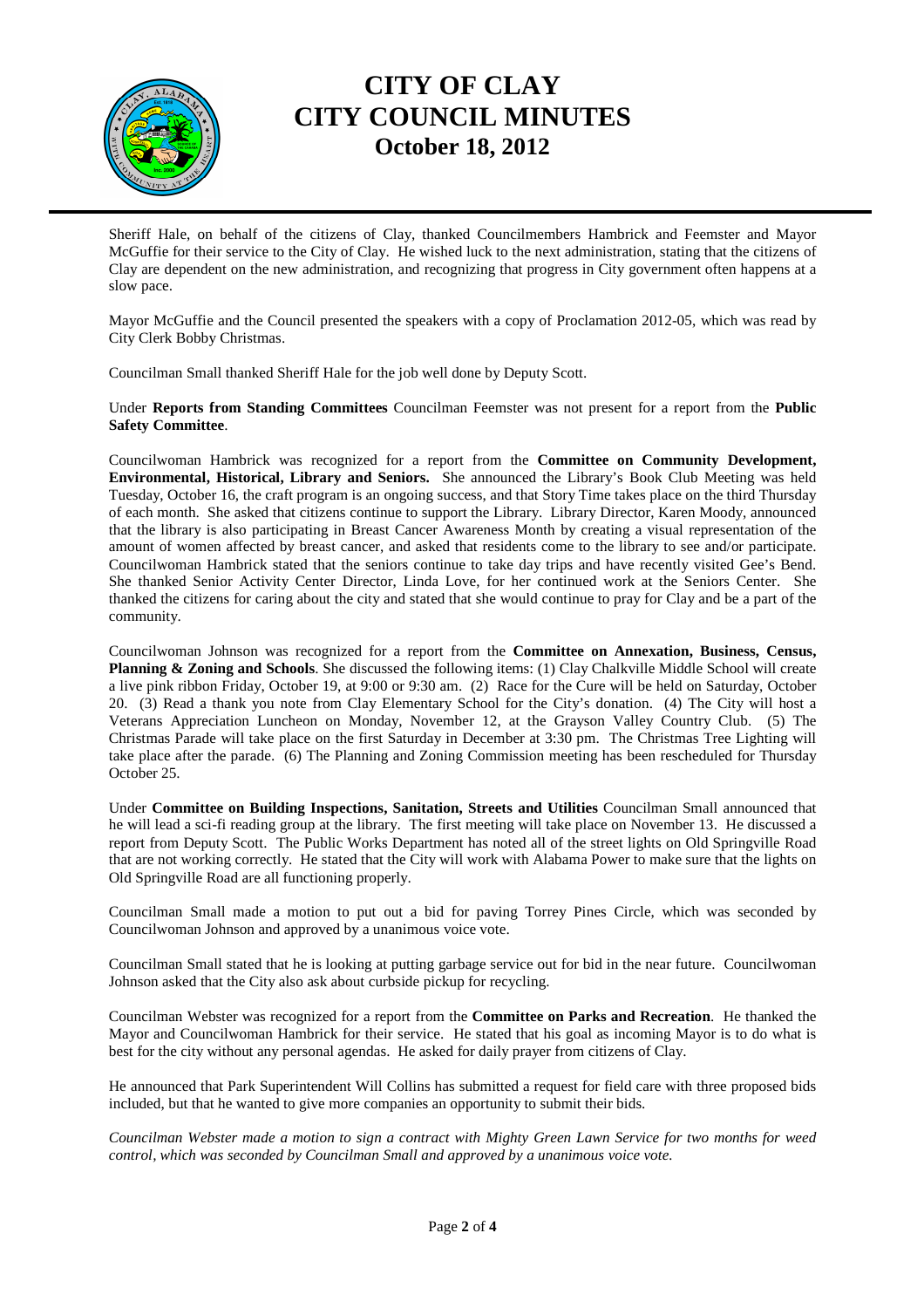

#### **CITY OF CLAY CITY COUNCIL MINUTES October 18, 2012**

Under **Reading of Petitions, Applications, Complaints, Appeals, Communications, etc**. there was nothing to report.

Under the **City Clerk's Report**, City Clerk Bobby Christmas introduced Mr. Mike Cason from the Birmingham News who will be the representative from the news to cover our meetings. Mr. Christmas reported the account balances in the 4 & 5 Cent Gasoline Fund = \$84,822.50; 7 Cent Gasoline Fund = \$103,997.91; Capital Improvement Fund = \$97,221.05; Contractors Bond = \$53,375.76; General Fund = \$346,583.46; Library Fund = \$2,525.40; and Senior Citizens Fund = \$2,998.25.

Under **Resolutions, Ordinances, Orders and Other Business** Mayor McGuffie called for a motion to enter into unanimous consent.

*Councilman Small made a motion to suspend the regular rules of order and enter into unanimous consent which was seconded by Councilman Webster*.

The motion was put before the council and a roll call vote was conducted with the results as follows:

Yeas: Councilmembers Hambrick, Johnson, Small, Webster, and Mayor McGuffie.

Nays: None.

Mayor McGuffie introduced Resolution 2012 – 23, A Resolution Authorizing Elimination of a Nuisance Upon Private Property, which was read by City Clerk Bobby Christmas.

*Councilman Small made a motion to approve Resolution 2012-23 which was seconded by Councilwoman Johnson.* 

The motion was put before the council and a roll call vote was conducted with the results as follows:

Yeas: Councilmembers Hambrick, Johnson, Small, Webster, and Mayor McGuffie.

Nays: None.

Mayor McGuffie introduced Resolution 2012 – 24, A Resolution to Award the Bid for Demolition of Unsafe Structures, which was read by City Clerk Bobby Christmas.

*Councilman Small made a motion to approve Resolution 2012-24 which was seconded by Councilman Webster.*

The motion was put before the council and a roll call vote was conducted with the results as follows:

Yeas: Councilmembers Hambrick, Johnson, Small, Webster, and Mayor McGuffie.

Nays: None.

Mayor McGuffie called an end to Unanimous Consent and called for **Public Comments** and there was no response.

Mayor McGuffie called for any **Mayor / Council comments** and recognized Councilwoman Hambrick who stated that she has noticed cars parking on the embankment by the library and requested that the City rope off this area.

Councilwoman Johnson thanked Sherry Hood for her help tonight.

Mayor McGuffie thanked everyone and said it has been an honor to serve for the last four years wishes nothing but the best for the next administration.

City Attorney Russ Steen announced that he appreciates working with everyone.